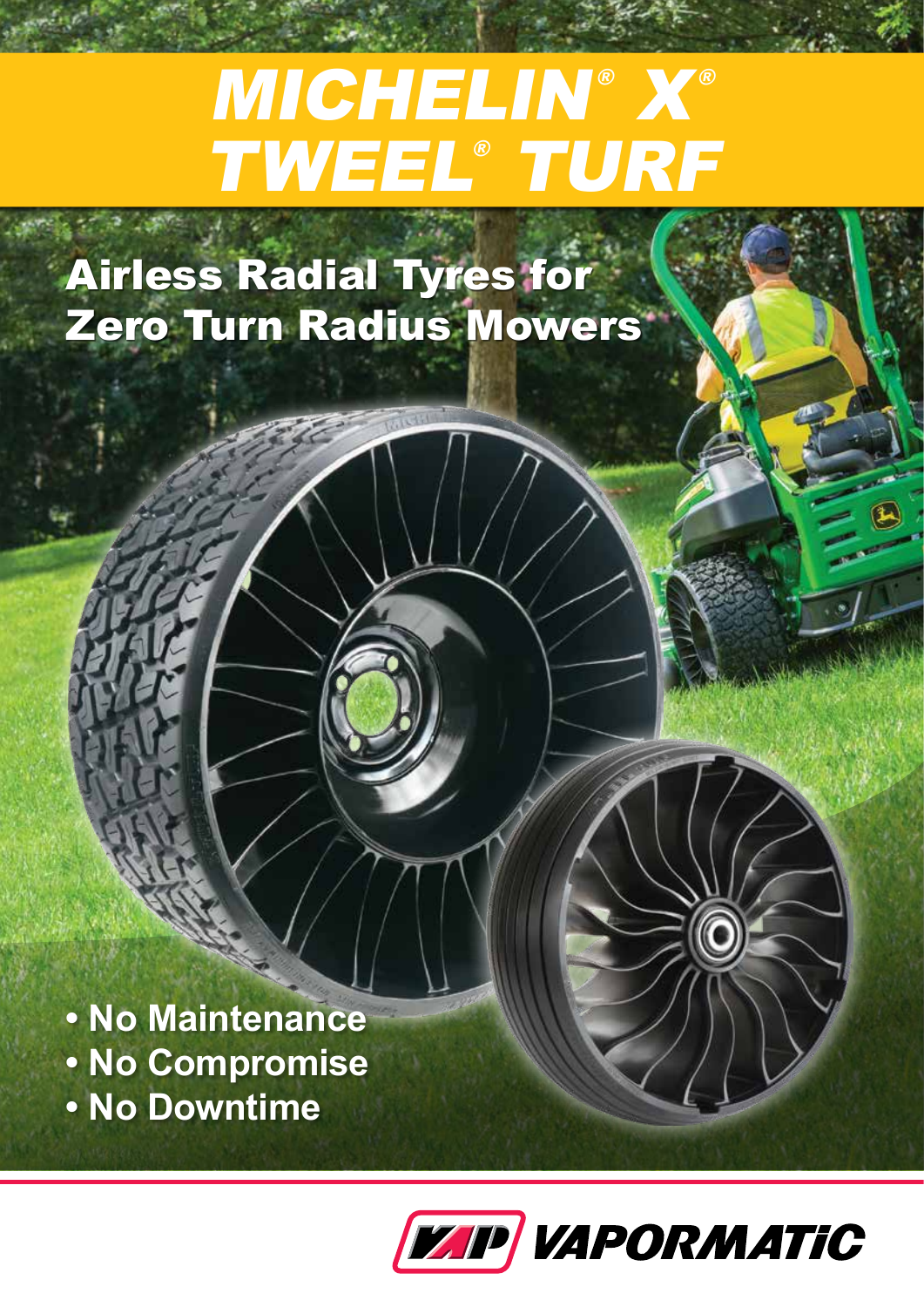# **MICHELIN® X® TWEEL® TURF**



The next "revolution" in commercial mowing has arrived. The MICHELIN® X® TWEEL® Turf Airless Radial Tyre has all the qualities you would want in a pneumatic tyre but it never needs air. No more flats, downtime, patch kits or replacement tyres; PLUS in the area of wear and tear, this "tyre" has a wear life that is up to three times that of a pneumatic.

The MICHELIN<sup>®</sup> X<sup>®</sup> TWEEL<sup>®</sup> airless radial tyres are designed to help zero turn radius mowers achieve excellent cutting results and outstanding rider comfort, while eliminating downtime caused by flat tyres and unseated beads.

#### **Designed for use on zero turn radius mowers**

### **NO Maintenance - No more flat tyres and downtime**

The MICHELIN® X® TWEEL® airless radial tyre is one single unit, replacing the current tyre/wheel/valve assembly. Once they are bolted on, there is no air pressure to maintain, and the common problems of unseated beads and flat tyres are completely eliminated.

The MICHELIN<sup>®</sup> X<sup>®</sup> TWEEL<sup>®</sup> turf caster is also a single unit that replaces the tyre/wheel/valve assembly. TWEEL<sup>®</sup> CASTER is maintenance free, lasts longer than traditional tyres and ensures an even cut and enhanced operator comfort.

### **NO Compromise - an even cut, excellent stability, traction and dampened ride for comfort**

The MICHELIN® X® TWEEL® airless radial tyre has a consistent hub height which helps ensure the mower deck produces an even cut. The full-width poly-resin spokes provide excellent lateral stability for outstanding side hill traction, while the unique design of the spokes significantly reduces bounce and dampens the ride for enhanced operator comfort, even when over curbs and other bumps.

### **FRONT CASTER**

**Long life - up to three times the life of a standard pneumatic tyre at equal tread depth** three times that of a pneumatic tyre at equal tread depth.

High performance compounds and an efficient contact patch are designed to provide a long wear life that is up to

*Zero degree belts and ComposiCoil™ proprietary design provide great lateral stiffness, while resisting damage and absorbing impacts.*

*Multi-directional tread pattern is optimised to help provide excellent side hill stability and prevent turf damage.*

| Part no. | <b>TWEEL<sup>®</sup> Sizes</b>                                              | <b>Hub Centre Bearing</b> | <b>Max. Speed</b> | Max. Load |
|----------|-----------------------------------------------------------------------------|---------------------------|-------------------|-----------|
|          | O/D x Width x Rim Dia.                                                      | <b>Inside Diameter</b>    | (mph)             | (Kq)      |
|          | <b>VPH6102</b> 330 x 165 x 152 mm $(13 \times 6.5 \times 6 \text{ inches})$ | 15.87mm (5/8th inch)      | 16                | 131       |

| Part no.       | <b>TWEEL<sup>®</sup> Sizes</b><br>O/D x Width x Rim Dia. | No. of<br><b>Studs</b> | <b>Wheel Offset</b><br>(mm) | <b>Max. Speed</b><br>(mph) | <b>Max. Load</b><br>(Kg) | <b>Hub</b><br><b>Colour</b> |
|----------------|----------------------------------------------------------|------------------------|-----------------------------|----------------------------|--------------------------|-----------------------------|
| <b>VPH6100</b> | 660 x 300 x 300 mm (26 x 12 x 12 inches)                 | $\overline{4}$         | <sup>22</sup>               | 16                         | 391                      | <b>Black</b>                |
| <b>VPH6101</b> | 660 x 300 x 300 mm (26 x 12 x 12 inches)                 | $-5$                   | 22                          | 16                         | 391                      | <b>Black</b>                |
| <b>VPH6103</b> | 610 x 300 x 300 mm (24 x 12 x 12 inches)                 | -4                     | 19                          | 16                         | 340                      | <b>Black</b>                |
|                | <b>VPH6104</b> 610 x 300 x 300 mm (24 x 12 x 12 inches)  |                        | 56                          | 16                         | 340                      | <b>Black</b>                |

*Heavy gauge steel hub designed to fit on a variety of popular mowers.*

*High strength, poly-resin spokes carry the load and absorb impacts, help dampen the ride, and provide a unique energy transfer that reduces pneumatic bounce.*





*Michelin's proprietary Comp10 Cable™ forms a semi-rigid "shear beam", and allows the load to hang from the top.*





*Durable, poly-resin tread helps provide long wear life, while the ribbed tread pattern with circumferential grooves helps minimise impact tothe turf.*



*Wear Indicator mark*





*front of the mower.*

*Integrated metal center hub with OEM quality sealed bearings – 5/8" inner diameter. Spacers are available to adapt fit for a variety of popular mowers.*

The TWEEL® CASTER is designed for optimal balance of mass and compression in order to provide the best cutting experience. Adding TWEEL® drive and caster wheels enhances the performance of the mower's suspension providing for a softer ride. This can give the sensation that the machine is lighter or "floating" compared to a mower with traditional pneumatic or semi-pneumatic tyres.